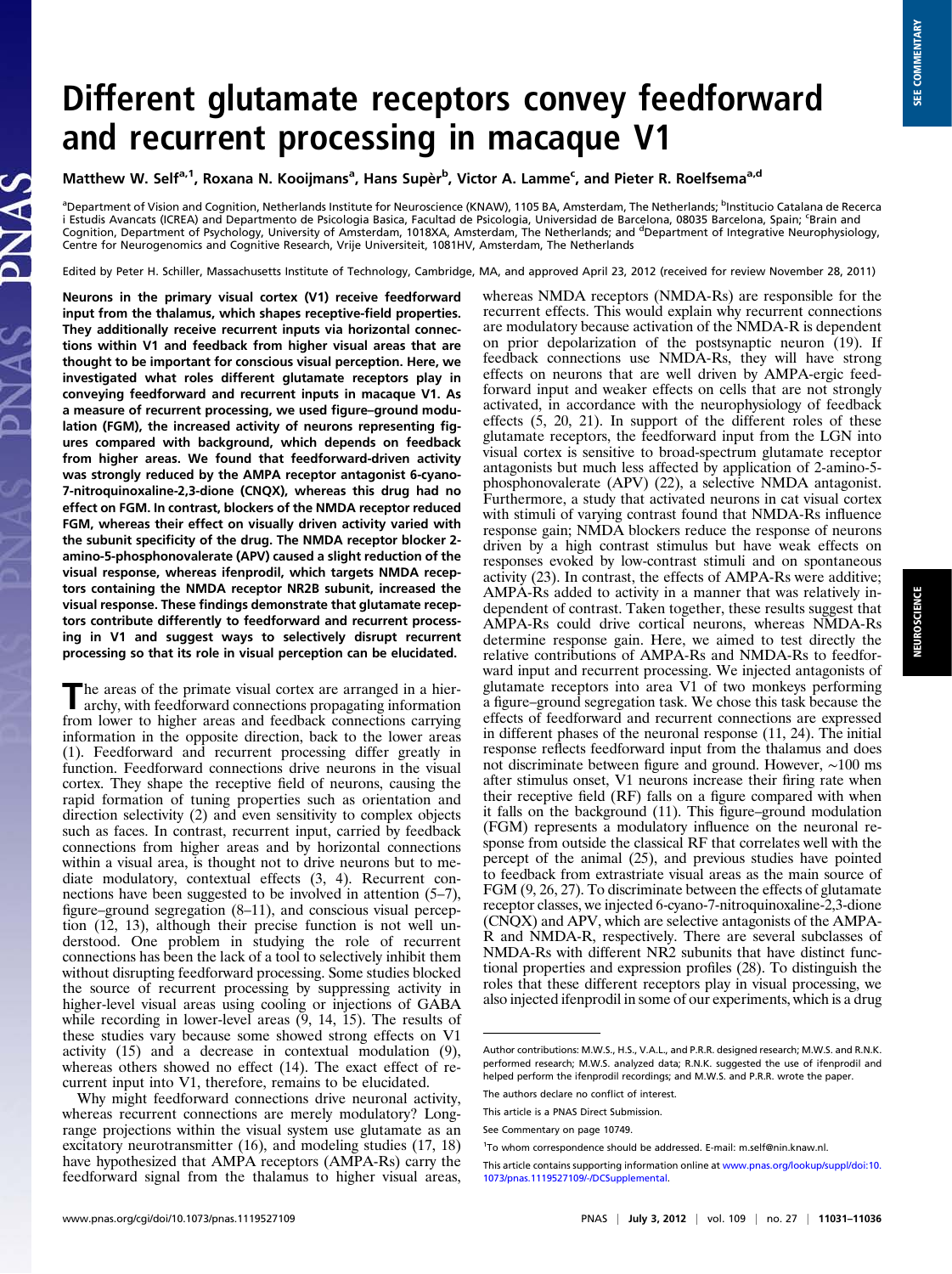that selectively blocks NMDA-Rs containing the NR2B subunit (29). We found that CNQX strongly reduced neural firing but that it had little effect on FGM. In contrast, NMDA-R blockers had variable effects on the feedforward response depending on the NMDA-R subunit that they targeted; APV caused a moderate reduction in visually driven activity, but ifenprodil caused a moderate increase. Importantly, despite their opposite effects on the visually driven activity, both drugs reduced FGM.

#### Results

Task and Behavior. We used a version of the figure–ground segregation task (25) where the monkey was required to indicate the location of a texture-defined figure with a saccade (Fig. 1). On catch trials (25% of trials), the texture was presented with no figure present, and the monkey was required to maintain fixation. The figures were salient because previous reports have demonstrated that these produce strong FGM in V1 (25). The monkeys performed the task with high accuracy. If the figure was present, monkey S was correct on 95.8% and monkey E was correct on 98.0% of the trials. Accuracy on catch trials was somewhat lower (monkey  $S = 74.5\%$  correct; monkey  $E = 91.7\%$  correct).

Effect of NMDA-R Antagonists at Example Recording Sites. We recorded the envelope of the multiunit activity (MUAe) simultaneously from the different laminae of V1 in three hemispheres of the two monkeys with a multicontact electrode ("U-probe"; Plexon). In addition to 24 recording sites, the electrode contained a fluid line, which allowed us to pressure-inject small quantities (25–100 nL) of drugs into V1 ([Fig. S1](http://www.pnas.org/lookup/suppl/doi:10.1073/pnas.1119527109/-/DCSupplemental/pnas.201119527SI.pdf?targetid=nameddest=SF1)). We placed the electrode at the desired depth in cortex using current-source density analysis ([Fig. S2\)](http://www.pnas.org/lookup/suppl/doi:10.1073/pnas.1119527109/-/DCSupplemental/pnas.201119527SI.pdf?targetid=nameddest=SF2) and measured the location and size of the multiunit RFs for each recording site ([Fig. S3\)](http://www.pnas.org/lookup/suppl/doi:10.1073/pnas.1119527109/-/DCSupplemental/pnas.201119527SI.pdf?targetid=nameddest=SF3). We then presented figure–ground textures and ensured that the RF fell either in the center of the figure or in the background region (Fig. 1B). We quantified the effect of the drugs using two measures: the peak response and FGM. The peak response was



Fig. 1. Behavioral task and recording method. (A) Example of a figure– ground texture with a figure composed of 135°-oriented lines on a background of lines oriented at 45°. The red circle in the center of the display is the fixation point. (B) Schematic representation of the main conditions with the multiunit RF inside or outside the figure. In the ground condition, the figure was placed at one of two possible locations at an angle of 120° from the RF position, at the same eccentricity. The task of the monkey was to make a saccade into a target window centered on the figure, after the fixation point was extinguished.

measured as the average activity across both conditions in a window from 50 to 100 ms after stimulus onset. FGM was measured as the difference between the figure and background response from 100 to 200 ms after figure onset expressed as a fraction of the peak response. All MUAe responses before and after drug application were normalized to the peak response of the predrug epoch for each recording site. An example recording in which we injected APV is illustrated in Fig. 2A. In the predrug control period, we observed the typical FGM profile. After ∼100 ms, the response evoked by the figure (thick, dark blue trace) became stronger than activity evoked by the homogeneous background (thin, light blue trace). After this baseline measurement, we injected 30 nL of 50 mM APV. The example in Fig. 2A shows the typical effect of APV. The drug caused a small reduction in peak response by 9% of the predrug level ( $P < 0.01$ ;  $t$  test). In the later response phase, APV reduced the figure response, but it barely affected the background response. This led to a reduction in FGM, by 46.2% of the predrug level (ANOVA;  $F_{1,463} = 5.6, P < 0.02$ . To investigate whether the decrease in FGM was caused by the change in response strength, we calculated a modulation index (MI), which is insensitive to the overall level of activity because it is defined as the difference between the figure and ground response in a window from 100 to 200 ms after stimulus onset divided by the summed activity in that window  $[MI = (figure - ground)/(figure + ground)].$  APV reduced the MI from 0.13 to 0.07 (a 41.8% reduction), which indicates that the reduction in FGM was larger than the reduction in overall activity. In a few penetrations, the visual response increased after APV application, but FGM was reduced ([Fig. S4\)](http://www.pnas.org/lookup/suppl/doi:10.1073/pnas.1119527109/-/DCSupplemental/pnas.201119527SI.pdf?targetid=nameddest=SF4). FGM recovered well within 60 min of drug application. We also studied injections of ifenprodil, which is an NMDA antagonist that predominantly inactivates NMDA-Rs containing the NR2B subunit. Fig. 2B shows a recording site where we injected ifenprodil, which to our surprise caused an increase in the peak response by 11.5% ( $P < 0.01$ ; t test), an effect that was typical for ifenprodil injections. Despite this increase in activity, we found that ifenprodil reduced the level of FGM, in this example by 94% of the predrug level (ANOVA;  $F_{1,450} = 4.73$ ;  $P =$ 0.03). The combination of an increase in overall activity with a decrease in FGM reduced the MI from 0.14 to 0.005 (a 96% reduction). We did not observe much recovery from the ifenprodil injection, even though we waited for over 1.5 h after the injection, but this result is not unexpected because long recovery times have also been reported for ifenprodil in cortical slices (30) [\(Fig. S5](http://www.pnas.org/lookup/suppl/doi:10.1073/pnas.1119527109/-/DCSupplemental/pnas.201119527SI.pdf?targetid=nameddest=SF5)).

Effects of NMDA-R Antagonists at the Population Level. Across the population of recording sites, we observed that APV ( $n = 388$ ) and ifenprodil  $(n = 295)$  had opposite effects on the visually driven response. APV decreased visual responses by an average of 7.5% if we analyzed the entire response epoch (0–200 ms) (Fig. 3A). APV reduced both the peak response (50–100 ms) by 8.3% (Fig. 3B; t test;  $P < 0.05$  in both monkeys) and the later sustained response (100–200 ms) by 8.1% (*t* test; both  $P < 0.001$ ; Fig. 3C). In contrast, ifenprodil reliably increased neural responses (Fig. 3A). Across the population of recording sites, the average increase in peak response was 7.8%, and responsiveness also increased in the later analysis window  $(t$  tests; all  $P$  values,  $\leq 0.001$  for both monkeys) (green symbols in Fig. 3 B and C). Despite their opposite effects on visual responsiveness, both NMDA antagonists reduced FGM. APV reduced responses in both the figure and ground conditions, but the reduction was greater in the figure condition leading to the decrease in FGM (Fig. 3C). APV reduced FGM by  $34.2\%$  across all penetrations (Fig. 4A; t test; both monkeys,  $P < 0.001$ ). Moreover, this decrease in FGM was stronger than predicted by the decrease in visual responsiveness, so that the MI was also reduced, from 0.14 to 0.10 (22.2% reduction; t test; both monkeys  $P < 0.05$ ; Fig. 4B). Fig. 4C shows the effect of APV across individual penetrations. The majority of penetrations exhibited significant reductions in FGM. In some, FGM was not reduced, but we could not exclude that the injection failed in some of these experiments. Ifenprodil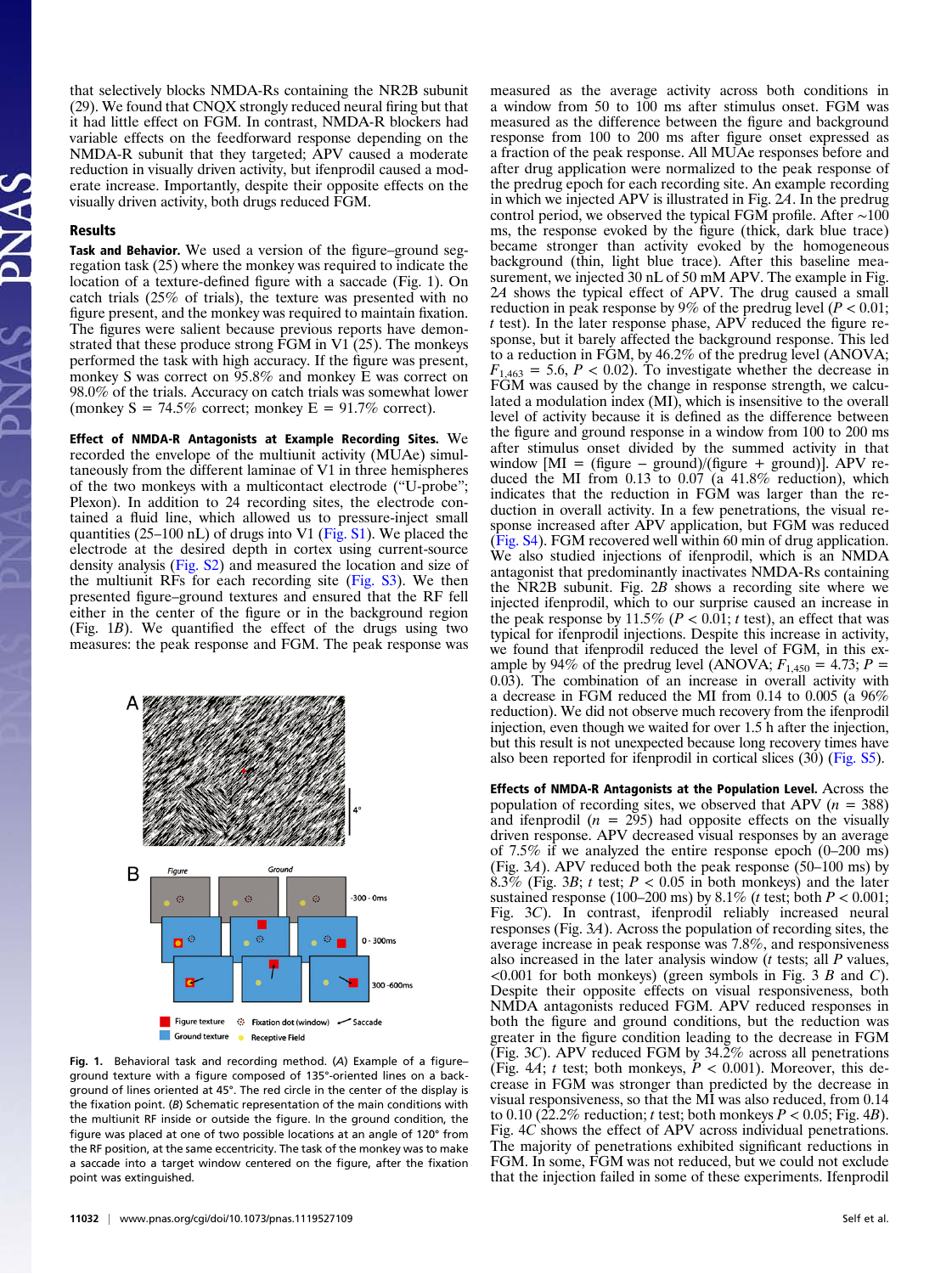

Fig. 2. Example drug effects on neuronal activity in area V1. (A) Multiunit neuronal responses at an electrode situated in the superficial layers before and after the injection of 40 nL of APV. Thick and thin traces show MUAe responses evoked by the figure and background, respectively, and the shaded regions indicate the FGM. The data shown here were normalized by the maximum response across conditions in the predrug period. The data from the recovery period were obtained 1 h after the injection. The bar graphs on the right show the effect of the drug on the peak response, which was defined as the average activity evoked by figure and background from 50 to 100 ms after stimulus onset (upper graph) and on FGM, which was defined as the difference between the response evoked by figure and background in a window from 100 to 200 ms after stimulus onset. The error bars show the SEM. (B) Effects of a 30-nL injection of ifenprodil at a layer 4 electrode that caused an increase in peak response and a decrease in FGM that did not recover, although the session was continued for 1.5 h postinjection. (C) Example of a 30-nL injection of CNQX that produced a decrease in the peak response but did not reduce FGM; the electrode was situated in the superficial layers. The data from the recovery epoch were recorded more than 90 min after the injection.

also reduced FGM. It increased responses evoked by the figure and by the background, but the increase was greater for the background responses, causing a decrease in FGM (Fig. 3C). Ifenprodil caused significant reductions in FGM in 10 out of 17 penetrations (Fig.  $4D$ ). Across all recording sites, the average reduction in FGM was 21.5% (*t* test; both monkeys,  $P < 0.001$ ; Fig. 4A). Moreover, this reduction in FGM combined with an increase in visually driven activity reduced the MI from an average value of 0.19 to 0.13 (33.2% reduction; t test; both monkeys,  $P < 0.001$ ; Fig. 4B). The time course of the effect of the two drugs differed. APV produced immediate effects, which recovered well within  $30$  min (yellow bars in Fig. 4 A and B), whereas the effects of ifenprodil took longer to reach their maximum and were relatively long-lasting, so that the changes in neuronal activity did not return to baseline, even if the recording session was extended to  $>2$  h postinjection (30) ([Fig. S5\)](http://www.pnas.org/lookup/suppl/doi:10.1073/pnas.1119527109/-/DCSupplemental/pnas.201119527SI.pdf?targetid=nameddest=SF5). The effects of the two drugs also differed across the different layers of V1 ([Fig. S6](http://www.pnas.org/lookup/suppl/doi:10.1073/pnas.1119527109/-/DCSupplemental/pnas.201119527SI.pdf?targetid=nameddest=SF6)). Responses during catch trials were very similar to responses during the ground condition (triangles in Fig. 3 B and C), although responses from monkey E were slightly, but significantly  $(t$  test;  $P < 0.001$ ), higher during catch trials than ground trials. This difference indicates that the presence of a figure elsewhere caused a decrease in the response evoked by the background. The drugs did not influence this difference between catch and ground trials ( $t$  test,  $P > 0.05$ ).

Effects of an AMPA-R Antagonist. In separate experiments, we injected CNQX, which is an antagonist of the AMPA-R. Fig. 2C shows an example recording site where CNQX was injected. In this example, CNQX produced a large reduction in the peak response by 56.5% of the predrug level ( $P < 0.001$ ; t test). Interestingly, the decrease in peak response was not accompanied by a significant change in FGM (ANOVA;  $F_{1,785} = 1.19$ ;  $P =$ 0.28). In this example, responses recovered within 90 min of the injection. The effects of CNQX on the overall response level were consistent across the population with 93.5% of recording sites ( $n = 252$ ) showing a reduction in response (Fig. 3 A and  $\bar{B}$ ) and [Fig. S7](http://www.pnas.org/lookup/suppl/doi:10.1073/pnas.1119527109/-/DCSupplemental/pnas.201119527SI.pdf?targetid=nameddest=SF7)A). The drug reduced the initial peak response on average by 37.5% of the predrug level (*t* test; both monkeys,  $P \leq$ 0.001; Fig.  $3 \text{ } A$  and  $B$ ). At the population level, the decrease in activity during the later sustained response phase was similar to the reduction in peak response (reduction of  $26.1\%$ ; test; both monkeys,  $P < 0.01$ ; Fig. 3C). The effects of CNQX on the figure and background responses were similar (Fig. 3C), and the drug, therefore, did not cause a significant reduction in either FGM  $(t)$ test;  $P = 0.17$ ) or MI (t test;  $P = 0.27$ ) ([Fig.](http://www.pnas.org/lookup/suppl/doi:10.1073/pnas.1119527109/-/DCSupplemental/pnas.201119527SI.pdf?targetid=nameddest=SF7) 4 A and B and Fig. [S7](http://www.pnas.org/lookup/suppl/doi:10.1073/pnas.1119527109/-/DCSupplemental/pnas.201119527SI.pdf?targetid=nameddest=SF7)C). Recovery from CNQX injections was partial, and its effect on the visually driven response recovered by ∼85% (yellow bar in Fig. 3A). As a control for the effects of the pressure injection, we also carried out separate penetrations in which we injected water or artificial cerebrospinal fluid (aCSF) for a total of 224 recording sites. These control injections had no effect on the peak response (*t* test;  $P > 0.05$ ) (black symbols in Figs. 3 and 4; also see Fig.  $S7 B$  and D), FGM (t test;  $P > 0.05$ ), or MI (t test;  $P >$ 0.05). Control analyses demonstrated that the effects reported here could not be explained by small changes in fixational eye movements ([SI Results](http://www.pnas.org/lookup/suppl/doi:10.1073/pnas.1119527109/-/DCSupplemental/pnas.201119527SI.pdf?targetid=nameddest=STXT)).

### Discussion

Here, we have investigated the involvement of different glutamate receptors in the various processing phases of a texture segregation task.We chose this task because neuronal responses in area V1 can be separated into two phases:  $(i)$  an initial peak response (50–100) ms) in which neural responses do not distinguish between figure and ground; and  $(ii)$  a later sustained period of firing (100 ms and onward) in which the figure–ground context modulates the V1 activity. Because our main analyses relied on MUA recording (see [Materials and Methods](http://www.pnas.org/lookup/suppl/doi:10.1073/pnas.1119527109/-/DCSupplemental/pnas.201119527SI.pdf?targetid=nameddest=STXT) and [Fig. S8](http://www.pnas.org/lookup/suppl/doi:10.1073/pnas.1119527109/-/DCSupplemental/pnas.201119527SI.pdf?targetid=nameddest=SF8) for details), we considered the possibility that these response phases are carried by different cells, which are mixed in the MUA. However, previous studies reported that virtually all V1 neurons first exhibit a transient response in the texture-segregation task, followed by a weaker sustained firing rate (see [Fig. S9](http://www.pnas.org/lookup/suppl/doi:10.1073/pnas.1119527109/-/DCSupplemental/pnas.201119527SI.pdf?targetid=nameddest=SF9)A for an example) that is modulated by figure–ground segregation for a sizable fraction of the cells (8, 11). Thus, the transient response and the figure–ground modulation are evoked in the same neurons. The initial peak response provides a measure for the feedforward input and the rapid local analysis that takes place within V1. We found that the initial visual response was very sensitive to CNQX, indicating a strong contribution of AMPA-Rs, in accordance with previous studies (22, 31, 32). The extent to which NMDA-Rs contribute to the visually driven response is a matter of debate, because some studies reported that APV suppresses visual responses (31, 33), whereas other studies found that NMDA-Rs do not contribute strongly to visually driven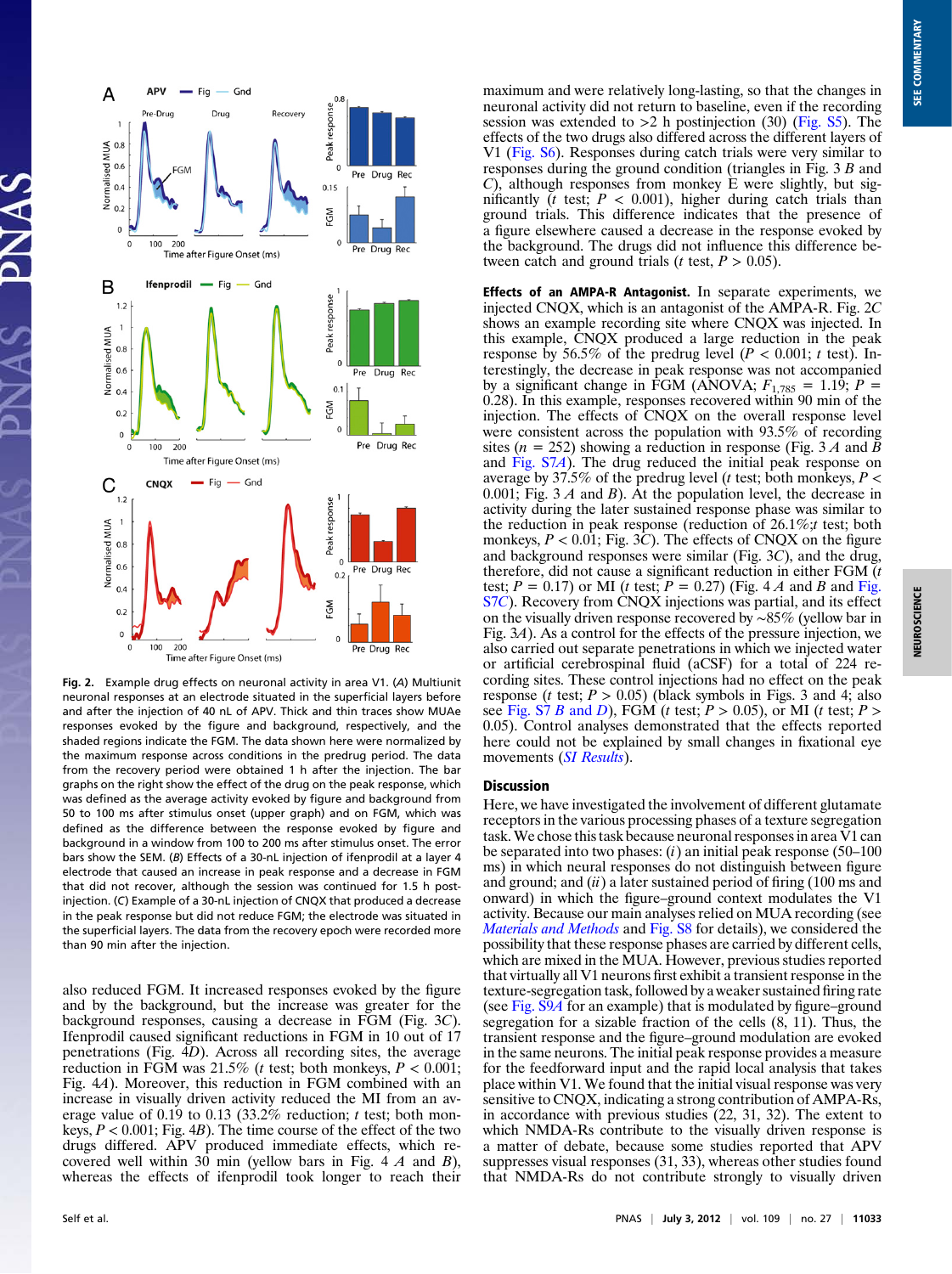

Fig. 3. Drug effects on visual responsivity across recording sites. (A) Average change in overall response (from 0 to 200 ms after stimulus onset, averaged across figure and ground conditions) across all recording sites after injections of APV (blue), ifenprodil (green), CNQX (red), and aCSF (black). The graph shows the change in response compared with the predrug baseline. (Negative numbers indicate a decrease in response.) Yellow bars indicate the response in the recovery epoch. Error bars denote SEM across recording sites. (B) Effect of the different drugs on the activity during the peak response window (50–100 ms after stimulus onset) for the figure (squares), ground (circles), and catch trials (triangles). The predrug activity has been subtracted, and negative values, therefore, indicate that the drug reduced the response. The effects of the drugs on the responses evoked by the figure and background were identical in this time window. (C) Change in response during the modulation period (100–200 ms after stimulus onset). The difference between the effect of the drugs on activity evoked by the figure and ground corresponds to the drug effect on FGM (reported in Fig. 4A).  $***P < 0.001$  (paired t test).

activity in layer 4 or 6 (22, 23, 34). We found that antagonists of the NMDA-R affected the visually driven activity but that the effect depended on the subunit specificity of the antagonist. Injections of APV, which blocks all NMDA-R subtypes, generally reduced neural activity. A remarkable finding is that ifenprodil, which preferentially blocks NMDA-Rs containing the NR2B subunit, consistently increased neural activity. One possibility is that these receptors promote inhibition of V1 activity, so that blocking them disinhibits cortical columns.

During the later, sustained response phase, V1 neurons fire more strongly if their RF falls on a figure than on a background region. This FGM is thought to arise from feedback from higher visual areas (9, 26, 27, 35) with possible contributions from horizontal connections within area V1 (36). The relative contribution of these potential sources of FGM is not known, and it is, therefore, convenient to refer to these modulatory effects as "recurrent." Our results show that blocking AMPA-Rs causes a robust suppression of visually driven activity without much effect on FGM. In contrast, FGM was sensitive to drugs that block the NMDA-R because both APV and ifenprodil significantly reduced FGM despite their opposite effects on the visually driven activity. This dissociation between the effects of drugs targeting the AMPA and NMDA-Rs suggests that feedforward information is predominantly carried by AMPA-Rs, whereas FGM depends on NMDA-Rs. APV and ifenprodil also differed in the manner by which they reduced FGM. APV produced a greater suppression of responses evoked by figures compared with the background, whereas ifenprodil produced a greater increase of background responses than of figure responses. This latter finding raises the intriguing possibility that recurrent connections suppress the response to the background through NMDA-Rs containing the NR2B subunit. Although this hypothesis may seem to be at odds with anatomical studies in the rat visual cortex showing that feedback connections almost exclusively target excitatory neurons (37), comparable studies in the macaque visual cortex are lacking, so that the neuronal targets of feedback projections in primates remain unknown.

#### Are Feedforward Connections AMPA-Ergic and Recurrent Connections

NMDA-Ergic? Theoretical studies have suggested that feedforward connections drive the neurons in a cortical column, whereas recurrent connections can only modulate the activity (3, 4). It is advantageous that recurrent connections do not drive their target neurons, because this could lead to positive-feedback loops causing uncontrolled activity (3). Models of cortical processing suggested that the properties of driving and modulatory connections could be related to differences in the proportion of AMPA-Rs and NMDA-Rs (38). Specifically, AMPA-Rs were suggested to propagate visual activity from lower to higher areas, whereas NMDA-Rs were proposed to cause modulatory effects mediated by recurrent connections (17, 18). On the one hand, AMPA-Rs directly depolarize the postsynaptic neuron, and this could explain the efficient activation of neurons by feedforward connections, which drive cells and determine their tuning (22, 32, 34). The presence of NMDA-Rs in recurrent connections, on the other hand, could explain why these connections are merely modulatory. If gluta-



Fig. 4. Drug effects on figure–ground modulation. (A) Average change in FGM (in a window from 100 to 200 ms after stimulus onset) across all recording sites after injections of APV (blue), ifenprodil (green), CNQX (red), and aCSF (black). Negative numbers indicate a decrease in FGM. Yellow bars indicate FGM in the recovery epoch, and error bars denote SEM across recording sites. (B) Change in MI caused by the drugs. (C) Effects of APV on FGM per penetration. x axis, average predrug FGM across recording sites of one penetration; y axis, postdrug FGM. Error bars show SEM. Penetrations with a nonsignificant effect may have been the result of failed injections. (D) Effect of ifenprodil across penetrations.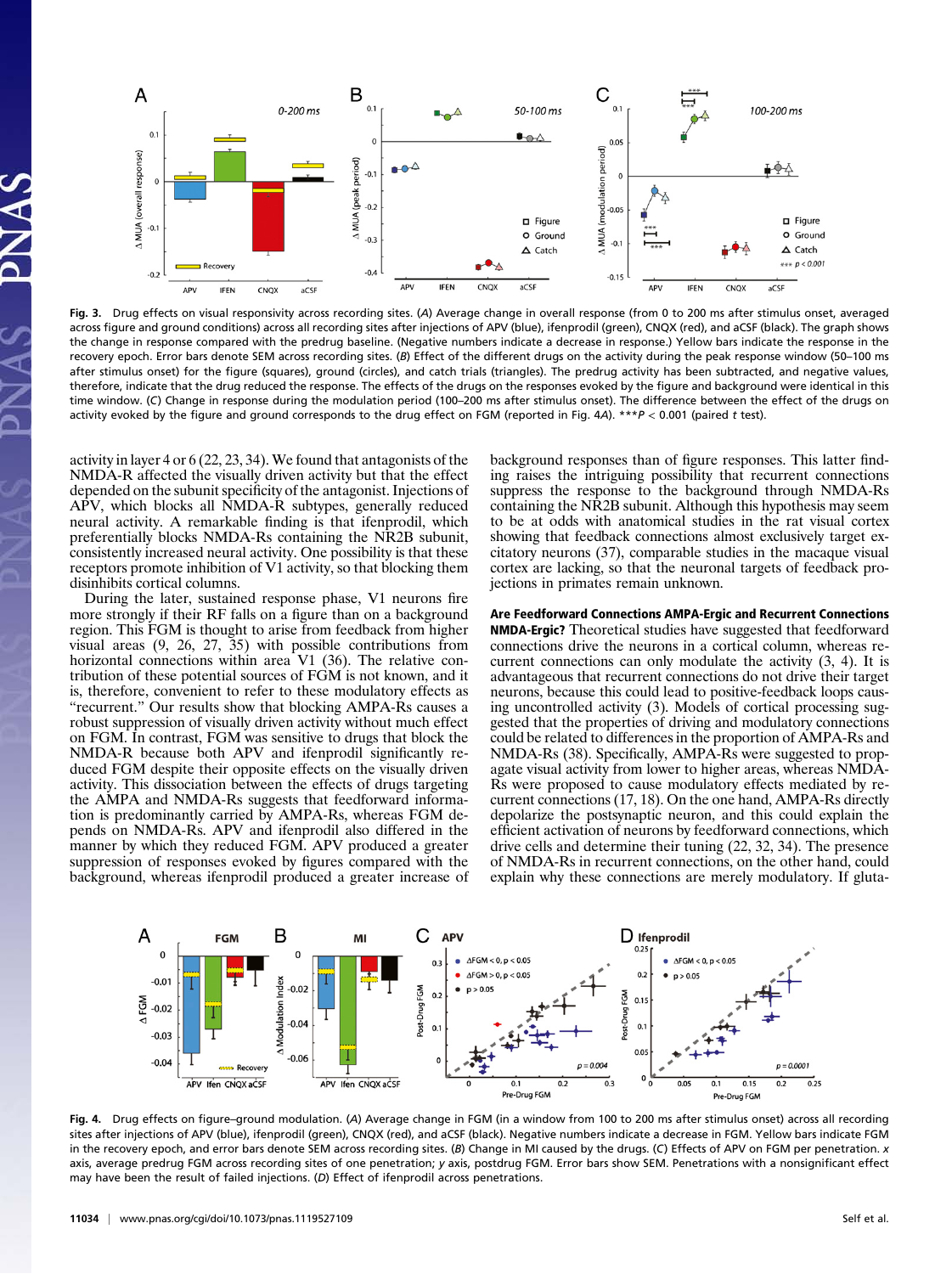mate binds to NMDA-Rs, then the channels only pass current upon removal of the magnesium block by sufficient depolarization caused by concomitant activation of AMPA-Rs (19). NMDA-ergic recurrent connections could, thereby, amplify a selective subset of the neuronal responses evoked by AMPA-ergic feedforward connections, and this mechanism could explain why modulatory effects are most pronounced for neurons that are well driven by a visual stimulus (5, 20, 21). NMDA channels of neurons that are not driven by feedforward connections would remain blocked, so that recurrent connections would have little impact on these cells. The idea that feedforward connections use AMPA-Rs and recurrent connections NMDA-Rs is presumably only a first approximation, however, because cortical synapses in adult animals usually contain functional AMPA-Rs as well as NMDA-Rs (39). Nevertheless, there are substantial differences in the AMPA/ NMDA ratio between cortical areas and also between layers within area V1 (34, 40–42), which suggest that recurrent connections may target synapses that are richer in NMDA-Rs than feedforward connections. A previous study in anesthetized cats (23) supported the different roles of these glutamate receptors by showing that activation of AMPA-Rs added a relatively constant number of spikes to the firing rate of a neuron, whereas activation of the NMDA-R caused an increase in response gain. Similarly, a study on direction selectivity (43) showed that AMPA-R activity produces directionally selective responses, whereas NMDA-R activity amplifies neuronal responses evoked by a stimulus moving in the preferred direction. In other words, NMDA-Rs increase the firing rate of active cells and have little effect on neurons not driven by the visual stimulus.

Other Mechanisms That Could Explain the Effect of NMDA Blockers on

FGM. We also considered other explanations for the effects of NMDA antagonists on FGM that do not depend on differences in glutamate receptor distributions. First, we considered the possibility that the differential effect of AMPA and NMDA blockers could be caused by NMDA channels opening more slowly than AMPA channels (19). However, we observed that the NMDA-R antagonists had significant, albeit opposite, effects on the initial transient response, which is incompatible with explanations solely based on differences in receptor dynamics. Second, an intriguing recent study (44) has opened up the possibility that NMDA-Rs play a crucial role in integrating synaptic inputs contacting the apical dendrites of pyramidal neurons, which are key targets for feedback projections (45). The activation of NMDA-Rs induces NMDA spikes, which are regenerative events in the dendritic tufts of cortical neurons that can give rise to a calcium spike. This calcium spike, in turn, propagates along the apical dendrite to the soma to influence the firing rate of the neuron. Blocking of NMDA-Rs reduces the ability of layer I synapses to generate a dendritic calcium spike (44). In our experiment the NMDA blockers may also have prevented the NMDA spikes induced by feedback connections that contribute to figure–ground segregation, leading to a reduction in FGM. We did not completely remove FGM with injections of APV or ifenprodil. It is, therefore, possible that other receptors also contribute to FGM. A recent study that used drugs that target acetylcholine receptors, for example, demonstrated that attentional feedback effects in area V1 depend on the activation of muscarinic receptors (46). However, it is also possible that the partial removal of FGM reflects the small amount of drug that we injected. Higher concentrations and larger quantities might lead to more complete blocks.

Is Feedback to V1 Necessary to Solve the Figure-Ground Task? FGM correlates with the ability of monkeys to segment the image and detect the figure (25). Moreover, FGM does not occur in anesthetized animals (47). These findings suggest that recurrent interactions between area V1 and higher visual areas are necessary to solve the figure–ground segregation task. A strict test of this hypothesis would be to block or reduce FGM in area V1 while allowing the normal feedforward propagation of the visual response.

In this study, we observed that NMDA-R antagonists come close to fulfilling these criteria. Both APV and ifenprodil reduce the level of FGM, and the effects of these drugs on the feedforward response are small compared with the effects of CNQX. Our behavioral paradigm was designed to produce strong FGM, and the figures were always well above the threshold for perception. Future studies could use more sensitive behavioral paradigms to test whether the reductions in FGM caused by NMDA blockers interfere with figure perception.

## Materials and Methods

Task and Training. All procedures were approved by the Institutional Animal Care and Use Committee of the Royal Netherlands Academy of Arts and Sciences. We recorded from two adult macaque monkeys (Macaca Mulatta: monkeys S and E). The monkeys were implanted with a head post for head stabilization and a recording chamber over V1 using standard techniques ([SI](http://www.pnas.org/lookup/suppl/doi:10.1073/pnas.1119527109/-/DCSupplemental/pnas.201119527SI.pdf?targetid=nameddest=STXT) [Materials and Methods](http://www.pnas.org/lookup/suppl/doi:10.1073/pnas.1119527109/-/DCSupplemental/pnas.201119527SI.pdf?targetid=nameddest=STXT)). The animals were trained to fixate within a window of 1° diameter centered on a small red circular fixation point (0.3° in diameter). We recorded eye movements using a video eye tracker (Thomas Recording) sampled at 250 Hz. Every trial began with the fixation point presented on the gray background, and the monkeys triggered the beginning of the trial when their gaze entered a 1° fixation window centered on the fixation point. After 300 ms of fixation, a full-screen texture stimulus was presented. The texture consisted of black oriented lines (either 45° or 135°) on a white background (Fig. 1A). The texture was designed so that, on average, the image elements in the RF were constant across conditions ([SI Materials and Methods](http://www.pnas.org/lookup/suppl/doi:10.1073/pnas.1119527109/-/DCSupplemental/pnas.201119527SI.pdf?targetid=nameddest=STXT)). On figure and ground trials, the texture contained a 4° wide square figure. The location of the figure was varied so that the RFs of the neurons fell on the figure or on the background (Fig. 1B). After a further 300 ms, the fixation point was extinguished, and the monkey was required to make a saccade into a target window centered on the figure position. On 25% of trials, we presented a homogeneous texture without a figure (catch condition), and the animals were rewarded for carrying on fixating within the fixation window for a further 400 ms. The stimulus conditions were presented in a pseudorandom order. We made the recordings in epochs of 200 correct trials with each session consisting of at least one predrug epoch, one drug epoch, and one recovery epoch, although we typically recorded several recovery epochs.

Electrophysiological Methods. We used laminar electrodes ("U-probes"; Plexon) for all recordings. We used a 24-contact version of the probe, with a diameter of 420 μm, a contact diameter of 25 μm, and an intercontact spacing of 100 μm. The impedance of the contact points was in the range of 300–700 kΩ at 1 kHz, allowing us to record multiunit data. The recordings were grounded and referenced to the guide tube used to stabilize the transition of the electrode across the dura. (The guide tube did not penetrate the dura.) The head stage amplified the signal by four times before the signal was passed to a preamplifier (Tucker-Davis Technologies). The signal was digitized at 24.4 kHz. As in previous studies (48, 49), we measured the MUAe ([SI Materials and](http://www.pnas.org/lookup/suppl/doi:10.1073/pnas.1119527109/-/DCSupplemental/pnas.201119527SI.pdf?targetid=nameddest=STXT) [Methods](http://www.pnas.org/lookup/suppl/doi:10.1073/pnas.1119527109/-/DCSupplemental/pnas.201119527SI.pdf?targetid=nameddest=STXT)). The signal was bandpass-filtered (500–5,000 Hz), full-wave-rectified, and then low-pass-filtered (200 Hz) and sampled at a rate of 763 Hz. The MUAe represents the pooled activity of a number of single units in the vicinity of the tip of the electrode, and the population response obtained with this method is, therefore, expected to be identical to the population response obtained by pooling across single units (49). Multiunit RFs were plotted using a moving bar stimulus as reported previously (49) ([Fig. S3](http://www.pnas.org/lookup/suppl/doi:10.1073/pnas.1119527109/-/DCSupplemental/pnas.201119527SI.pdf?targetid=nameddest=SF3)). Further details about the MUAe recording technique and comparisons with thresholded MUA are provided in [SI Materials and Methods](http://www.pnas.org/lookup/suppl/doi:10.1073/pnas.1119527109/-/DCSupplemental/pnas.201119527SI.pdf?targetid=nameddest=STXT) and [Figs. S8](http://www.pnas.org/lookup/suppl/doi:10.1073/pnas.1119527109/-/DCSupplemental/pnas.201119527SI.pdf?targetid=nameddest=SF8)–[S10.](http://www.pnas.org/lookup/suppl/doi:10.1073/pnas.1119527109/-/DCSupplemental/pnas.201119527SI.pdf?targetid=nameddest=SF10)

Data Analysis. The MUAe traces for each trial were filtered with notch filters at 50 and 85 Hz to remove possible contamination from line noise and the monitor refresh rate. For each recording site, we calculated an average response after subtracting the pretrial baseline and then normalizing to the average response in the peak window (50–100 ms) from the predrug, catch-trial condition. The MUAe data we report are, therefore, expressed as fractions of the average peak response, e.g., a change of 0.1 units equals a change of 10% of the peak response. We removed recording sites with a signal-to-noise ratio (SNR) of less than 1 (12.8% of sites). SNR was calculated as the ratio between the peak response and the SD of the spontaneous activity level across trials. For statistical comparisons at the population level, we used two-sided ttests for every drug to test whether it changed the visual response or FGM. Because we performed four tests for each time window (three drugs plus control), we applied a Bonferroni correction for multiple comparisons. Results are only reported as significant if the corrected P value was less than 0.05 for both monkeys individually